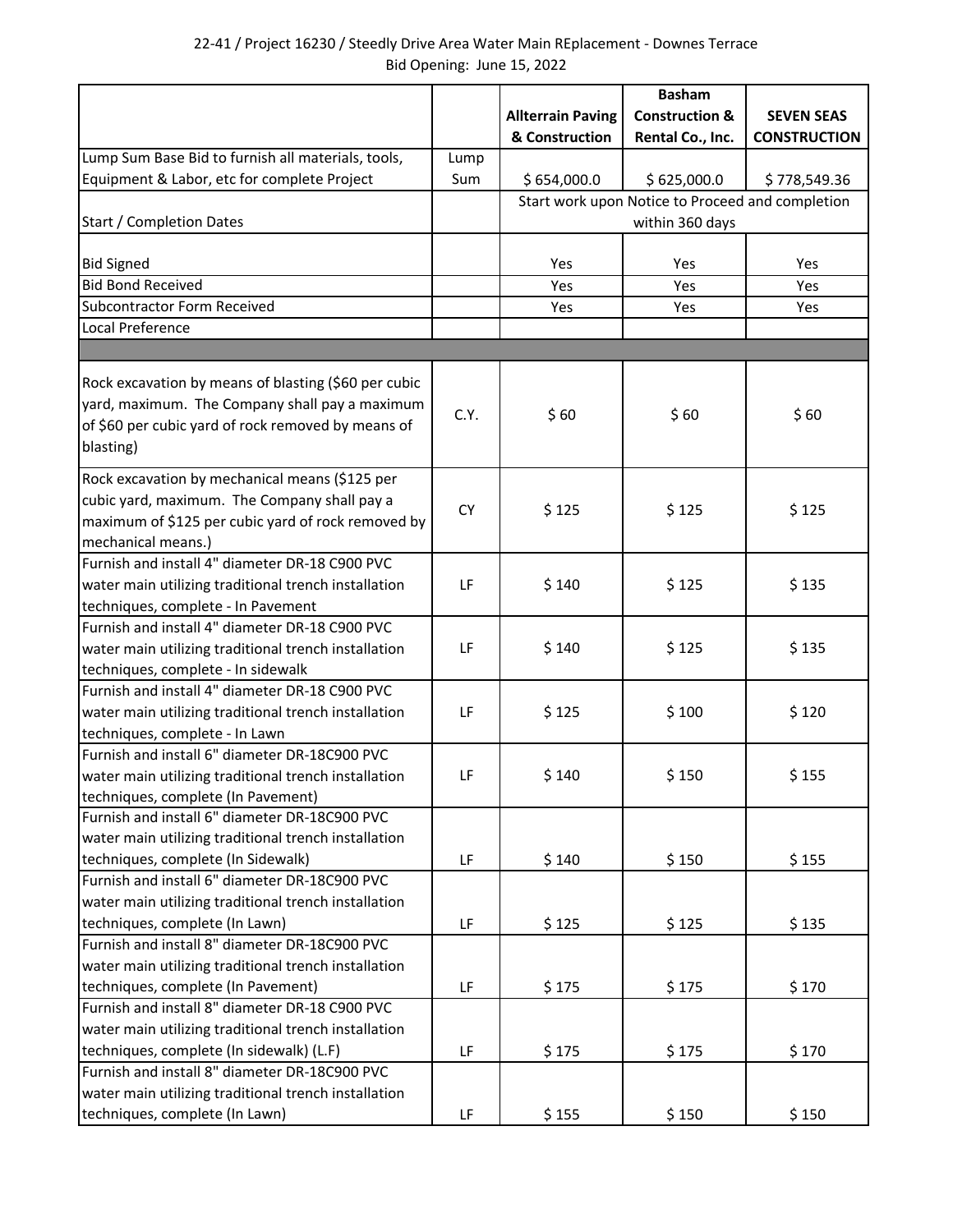| 22-41 / Project 16230 / Steedly Drive Area Water Main REplacement - Downes Terrace |                            |  |
|------------------------------------------------------------------------------------|----------------------------|--|
|                                                                                    | Bid Opening: June 15, 2022 |  |

| Furnish and install 12" diameter DR-18C900 PVC         |    |       |       |       |
|--------------------------------------------------------|----|-------|-------|-------|
| water main utilizing traditional trench installation   |    |       |       |       |
| techniques, complete (In Pavement)                     | LF | \$220 | \$250 | \$235 |
| Furnish and install 12" diameter DR-18C900 PVC         |    |       |       |       |
| water main utilizing traditional trench installation   |    |       |       |       |
| techniques, complete (In Sidewalk)                     | LF | \$220 | \$250 | \$235 |
| Furnish and install 12" diameter DR-18C900 PVC         |    |       |       |       |
| water main utilizing traditional trench installation   |    |       |       |       |
| techniques, complete (In Lawn)                         | LF | \$200 | \$200 | \$210 |
| Furnish and install 4" diameter PC-350 ductile iron    |    |       |       |       |
| water main utilizing traditional trench installation   |    |       |       |       |
| techniques, complete (In pavement) (L.F.)              | LF | \$145 | \$150 | \$165 |
| Furnish and install 4" diameter PC-350 ductile iron    |    |       |       |       |
| water main utilizing traditional trench installation   |    |       |       |       |
| techniques, complete (In Sidewalk) (L.F.)              | LF | \$145 | \$150 | \$165 |
| Furnish and install 4" diameter PC-350 ductile iron    |    |       |       |       |
| water main utilizing traditional trench installation   |    |       |       |       |
| techniques, complete (In Lawn) (L.F.)                  | LF | \$135 | \$125 | \$150 |
| Furnish and install 4" diameter restrained PC-350      |    |       |       |       |
| ductile iron water main utilizing traditional trench   |    |       |       |       |
| installation techniques, complete in Pavement          | LF | \$175 | \$175 | \$165 |
|                                                        |    |       |       |       |
| Furnish and install 4" diameter restrained PC-350      |    |       |       |       |
| ductile iron water main utilizing traditional trench   |    |       |       |       |
| installation techniques, complete (In Sidewalk) (L.F.) | LF | \$175 | \$175 | \$165 |
| Furnish and install 4" diameter restrained PC-350      |    |       |       |       |
| ductile iron water main utilizing traditional trench   |    |       |       |       |
| installation techniques, complete (In Lawn) (L.F.)     | LF | \$155 | \$150 | \$160 |
| Furnish and install 6" diameter PC-350 ductile iron    |    |       |       |       |
| water main utilizing traditional trench installation   |    |       |       |       |
| techniques, complete (In pavement) (L.F.)              | LF | \$150 | \$150 | \$175 |
| Furnish and install 6" diameter PC-350 ductile iron    |    |       |       |       |
| water main utilizing traditional trench installation   |    |       |       |       |
| techniques, complete (In Sidewalk) (L.F.)              | LF | \$150 | \$150 | \$175 |
| Furnish and install 6" diameter PC-350 ductile iron    |    |       |       |       |
| water main utilizing traditional trench installation   |    |       |       |       |
| techniques, complete (In Lawn) (L.F.)                  | LF | \$135 | \$125 | \$170 |
|                                                        |    |       |       |       |
| Furnish and install 6" diameter restrained PC-350      |    |       |       |       |
| ductile iron water main utilizing traditional trench   |    |       |       |       |
| installation techniques, complete (In Pavement)(L.F)   | LF | \$180 | \$190 | \$180 |
| Furnish and install 6" diameter restrained PC-350      |    |       |       |       |
| ductile iron water main utilizing traditional trench   |    |       |       |       |
| installation techniques, complete (In Sidewalk)(L.F)   | LF | \$180 | \$190 | \$180 |
| Furnish and install 6" diameter restrained PC-350      |    |       |       |       |
| ductile iron water main utilizing traditional trench   |    |       |       |       |
| installation techniques, complete (In Lawn)(L.F)       | LF | \$160 | \$175 | \$175 |
| Furnish and install 8" diameter PC-350 ductile iron    |    |       |       |       |
| water main utilizing traditional trench installation   |    |       |       |       |
| techniques, complete (In Pavement)                     | LF | \$185 | \$185 | \$195 |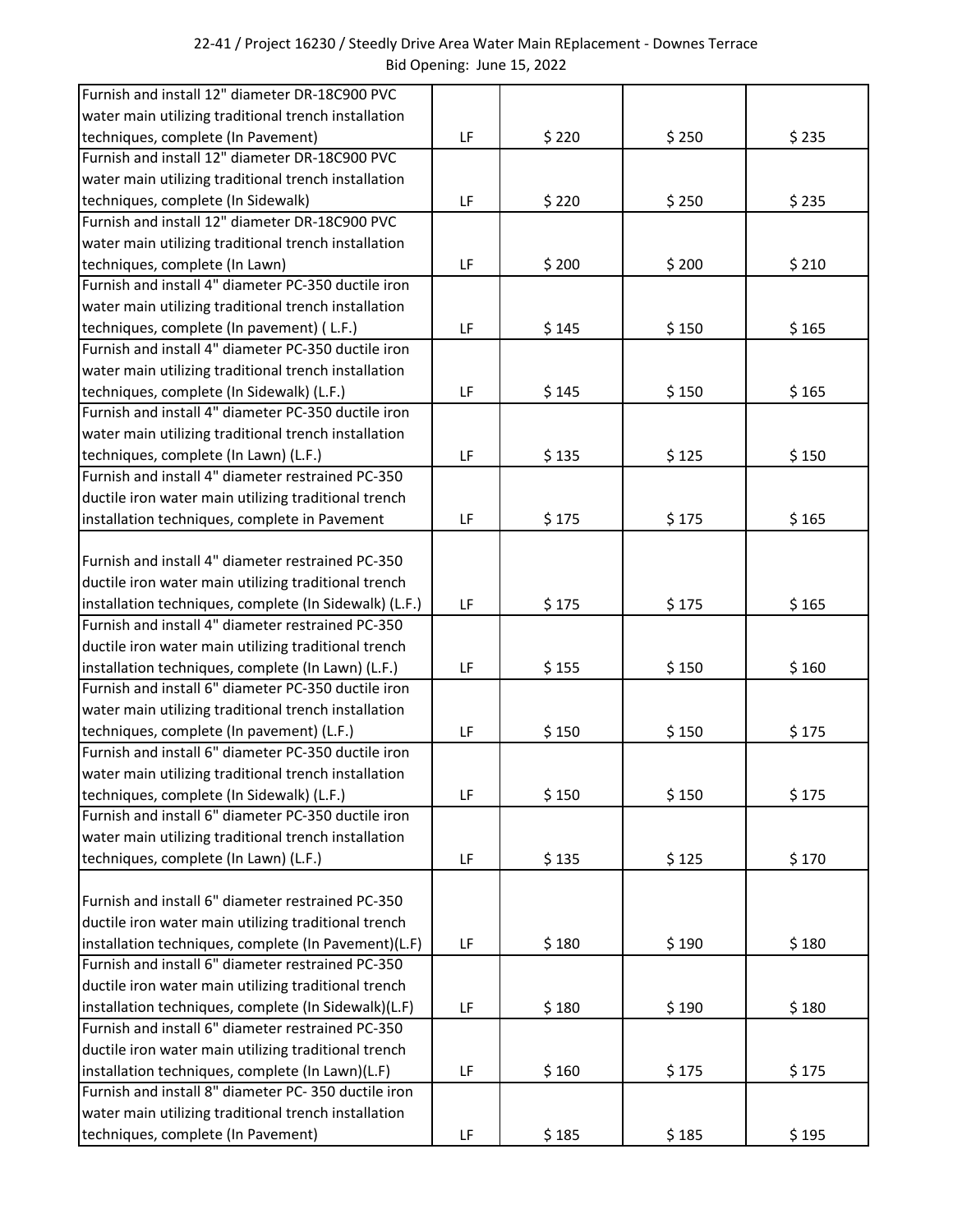| Furnish and install 8" diameter PC-350 ductile iron   |      |           |           |           |
|-------------------------------------------------------|------|-----------|-----------|-----------|
| water main utilizing traditional trench installation  |      |           |           |           |
| techniques, complete (In Sidewalk)                    | LF   | \$185     | \$185     | \$195     |
| Furnish and install 8" diameter PC-350 ductile iron   |      |           |           |           |
| water main utilizing traditional trench installation  |      |           |           |           |
| techniques, complete (In Lawn)                        | LF   | \$165     | \$150     | \$190     |
|                                                       |      |           |           |           |
| Furnish and install 8" diameter restrained PC-350     |      |           |           |           |
| ductile iron water main utilizing traditional trench  |      |           |           |           |
| installation techniques, complete (In Pavement)(L.F)  | LF   | \$200     | \$200     | \$200     |
| Furnish and install 8" diameter restrained PC-350     |      |           |           |           |
| ductile iron water main utilizing traditional trench  |      |           |           |           |
| installation techniques, complete (In Sidewalk)(L.F)  | LF   | \$200     | \$200     | \$200     |
| Furnish and install 8" diameter restrained PC-350     |      |           |           |           |
| ductile iron water main utilizing traditional trench  |      |           |           |           |
| installation techniques, complete (In Lawn)(L.F)      | LF   | \$185     | \$175     | \$195     |
| Furnish and install 12" diameter PC-350 ductile iron  |      |           |           |           |
| water main utilizing traditional trench installation  |      |           |           |           |
| techniques, complete (In pavement)                    | LF   | \$255     | \$225     | \$240     |
|                                                       |      |           |           |           |
| Furnish and install 12" diameter PC-350 ductile iron  |      |           |           |           |
| water main utilizing traditional trench installation  |      |           |           |           |
| techniques, complete (In Sidewalk) (L.F.)             | LF   | \$255     | \$225     | \$240     |
| Furnish and install 12" diameter PC-350 ductile iron  |      |           |           |           |
| water main utilizing traditional trench installation  |      |           |           |           |
| techniques, complete (In Lawn) (L.F.)                 | LF   | \$235     | \$200     | \$235     |
|                                                       |      |           |           |           |
| Furnish and install 12" diameter restrained PC-350    |      |           |           |           |
| ductile iron water main utilizing traditional trench  |      |           |           |           |
| installation techniques, complete (In Pavement)(L.F.) | LF   | \$280     | \$250     | \$250     |
| Furnish and install 12" diameter restrained PC-350    |      |           |           |           |
| ductile iron water main utilizing traditional trench  |      |           |           |           |
| installation techniques, complete (In Sidewald)       | LF   | \$280     | \$250     | \$250     |
| Furnish and install 12" diameter restrained PC-350    |      |           |           |           |
| ductile iron water main utilizing traditional trench  |      |           |           |           |
| installation techniques, complete (In Lawn)(L.F.)     | LF   | \$265     | \$225     | \$245     |
| Furnish and install SHORT water service adjustment    |      |           |           |           |
| (5/8" - 3/4"), complete - RELOCATES                   | Each | \$2,400.0 | \$3,000.0 | \$2,600.0 |
| Furnish and install SHORT water service adjustment    |      |           |           |           |
| (5/8" - 3/4"), complete - RENEW                       | Each | \$2,400.0 | \$2,800.0 | \$2,500.0 |
| Furnish and install SHORT water service adjustment    |      |           |           |           |
| (5/8" - 3/4"), complete - TRANSFER                    | Each | \$2,000.0 | \$1,200.0 | \$2,000.0 |
|                                                       |      |           |           |           |
| Furnish and install SHORT water service adjustment    |      |           |           |           |
| (5/8" - 3/4"), complete - DISCONTINUE                 | Each | \$800     | \$1,000.0 | \$1,100.0 |
| Furnish and install LONG water service adjustment     |      |           |           |           |
| (5/8" - 3/4", complete - RELOCATE                     | Each | \$3,200.0 | \$3,500.0 | \$3,000.0 |
| Furnish and install LONG water service adjustment     |      |           |           |           |
| (5/8" - 3/4", complete - RENEW                        | Each | \$3,200.0 | \$3,200.0 | \$2,900.0 |
|                                                       |      |           |           |           |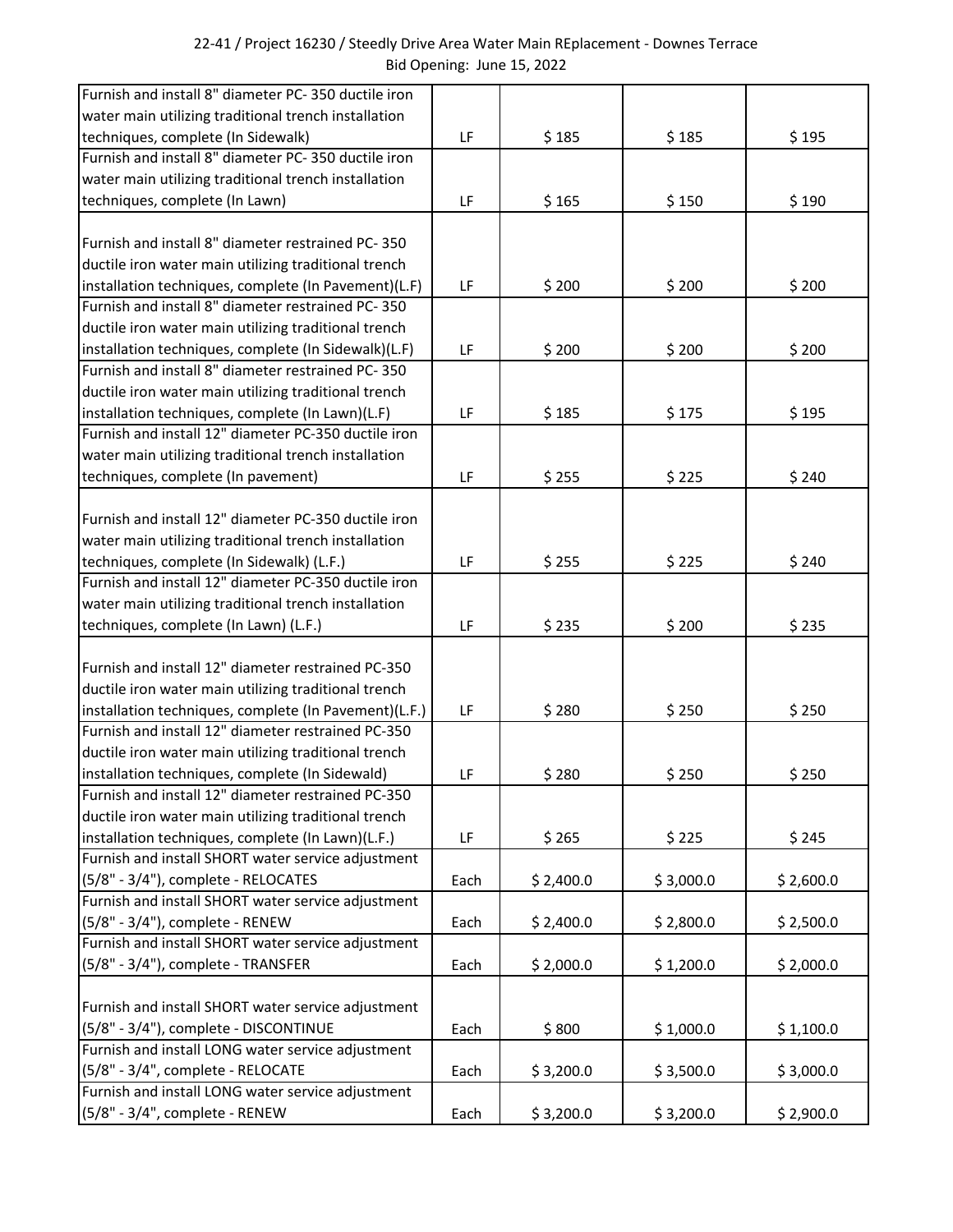| Furnish and install LONG water service adjustment                                         |      |            |            |            |
|-------------------------------------------------------------------------------------------|------|------------|------------|------------|
| (5/8" - 3/4", complete - TRANSFER                                                         | Each | \$2,600.0  | \$1,200.0  | \$2,500.0  |
| Furnish and install LONG water service adjustment                                         |      |            |            |            |
| (5/8" - 3/4", complete - DISCONTINUE                                                      | Each | \$800      | \$1,000.0  | \$1,100.0  |
| Furnish and install SHORT water service adjustment                                        |      |            |            |            |
| (1" - 2"), complete - RELOCATE (EACH)                                                     | Each | \$2,800.0  | \$4,500.0  | \$4,500.0  |
| Furnish and install SHORT water service adjustment                                        |      |            |            |            |
| (1"-2"), complete - Renew                                                                 | Each | \$2,800.0  | \$4,000.0  | \$4,300.0  |
|                                                                                           |      |            |            |            |
| Furnish and install SHORT water service adjustment                                        |      |            |            |            |
| $(1'' - 2'')$ , complete - TRANSFER (EACH)                                                | Each | \$2,200.0  | \$2,000.0  | \$4,000.0  |
|                                                                                           |      |            |            |            |
| Furnish and install SHORT water service adjustment                                        |      |            |            |            |
| (1" - 2"), complete - DISCONTINUE (EACH)                                                  | Each | \$1,000.0  | \$1,200.0  | \$1,200.0  |
| Furnish and install LONG water service adjustment                                         |      |            |            |            |
| (1" - 2"), complete - RELOCATE                                                            | Each | \$3,500.0  | \$5,500.0  | \$5,250.0  |
| Furnish and install LONG water service adjustment                                         |      |            |            |            |
| (1" - 2"), complete - RENEW                                                               | Each | \$3,500.0  | \$5,000.0  | \$5,200.0  |
| Furnish and install LONG water service adjustment                                         |      |            |            |            |
| (1" - 2"), complete - TRANSFER                                                            | Each | \$2,800.0  | \$2,000.0  | \$5,000.0  |
| Furnish and install LONG water service adjustment                                         |      |            |            |            |
| (1" - 2"), complete - DISCONTINUE (EACH)                                                  | Each | \$1,000.0  | \$1,200.0  | \$1,200.0  |
| Furnish and install SHORT water service adjustment                                        |      |            |            |            |
| (3"-4"), Complete - RELOCATE (Each)<br>Furnish and install SHORT water service adjustment | Each | \$4,000.0  | \$18,000.0 | \$8,500.0  |
| (3"-4"), Complete - RENEW (Each)                                                          |      | \$4,000.0  | \$6,000.0  |            |
|                                                                                           | Each |            |            | \$8,250.0  |
| Furnish and install SHORT water service adjustment                                        |      |            |            |            |
| (3" - 4"), Complete - DISCONTINUE (Each)                                                  | Each | \$1,500.0  | \$3,000.0  | \$2,000.0  |
| Furnish and install LONG water service adjustment                                         |      |            |            |            |
| (3"-4"), Complete - RELOCATE (Each)                                                       | Each | \$5,500.0  | \$20,000.0 | \$9,250.0  |
| Furnish and install LONG water service adjustment                                         |      |            |            |            |
| (3" - 4") Complete - RENEW                                                                | Each | \$5,500.0  | \$12,000.0 | \$9,000.0  |
| Furnish and install LONG water service adjustment                                         |      |            |            |            |
| (3"-4"), Complete - TRANSFER (Each)                                                       | Each | \$4,500.0  | \$4,000.0  | \$9,000.0  |
| Furnish and install LONG water service adjustment                                         |      |            |            |            |
| (3"-4"), Complete - DISCONTINUE (Each)                                                    | Each | \$1,500.0  | \$3,000.0  | \$2,000.0  |
| Furnish and install SHORT water service adjustment                                        |      |            |            |            |
| (6"), complete - RELOCATE                                                                 | Each | \$8,000.0  | \$20,000.0 | \$9,500.0  |
| Furnish and install SHORT water service adjustment                                        |      |            |            |            |
| (6"), complete - RENEW                                                                    | Each | \$8,000.0  | \$9,000.0  | \$9,250.0  |
| Furnish and install SHORT water service adjustment                                        |      |            |            |            |
| (6"), complete - TRANSFER (each)                                                          | Each | \$6,500.0  | \$3,000.0  | \$9,250.0  |
| Furnish and install SHORT water service adjustment                                        |      |            |            |            |
| (6"), complete - DISCONTINUE                                                              | Each | \$1,500.0  | \$3,000.0  | \$2,500.0  |
| Furnish and install LONG water service adjustment                                         |      |            |            |            |
| (6"), complete - RELOCATE                                                                 | Each | \$10,000.0 | \$22,000.0 | \$11,000.0 |
| Furnish and install LONG water service adjustment                                         |      |            |            |            |
| (6"), complete - RELOCATE                                                                 | Each | \$10,000.0 | \$22,000.0 | \$11,000.0 |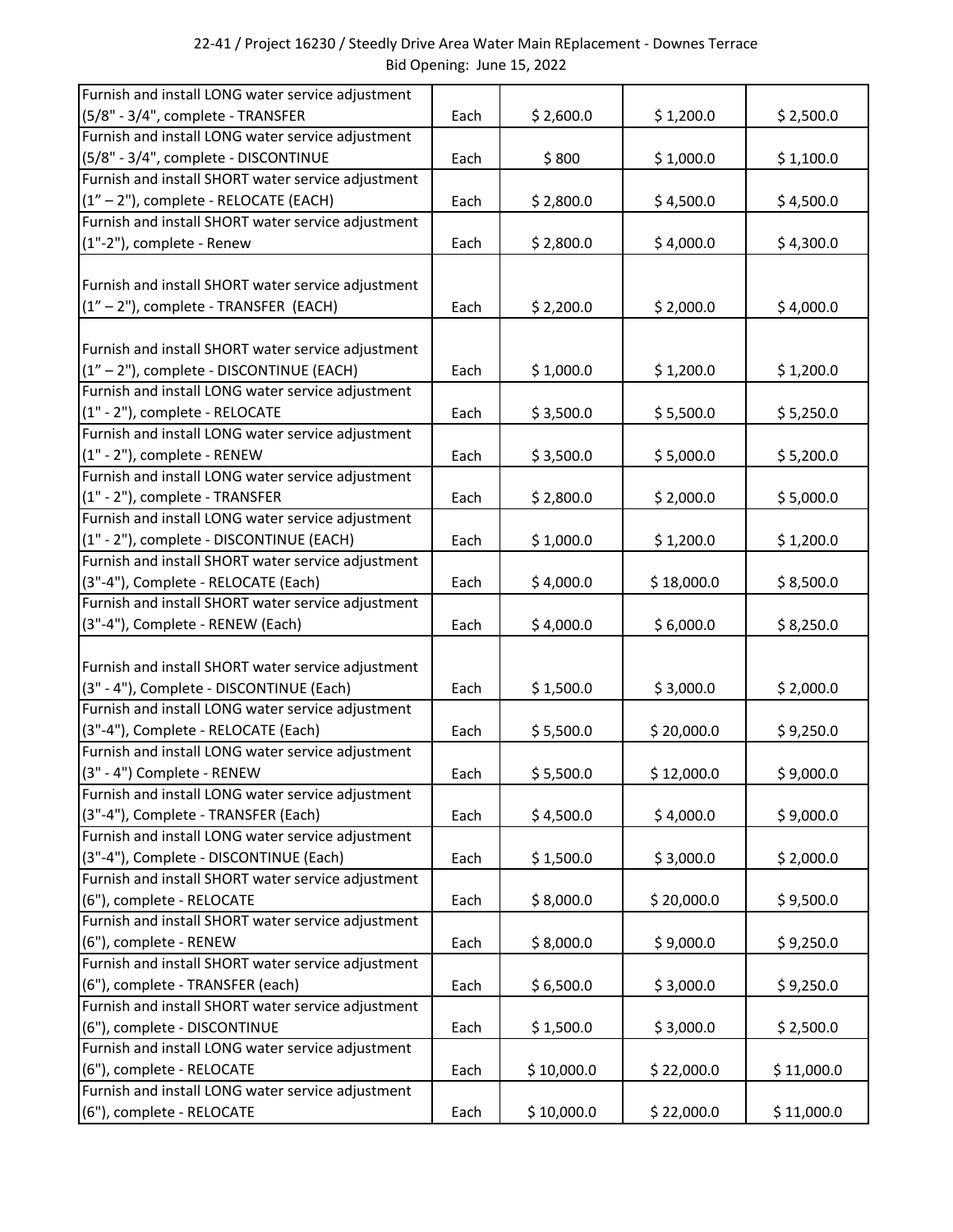| Furnish and install LONG water service adjustment     |      |            |            |            |
|-------------------------------------------------------|------|------------|------------|------------|
| (6"), complete - RENEW                                | Each | \$10,000.0 | \$9,000.0  | \$10,800.0 |
| Furnish and install LONG water service adjustment     |      |            |            |            |
| (6"), complete - TRANSFER                             | Each | \$8,500.0  | \$3,500.0  | \$10,800.0 |
| Furnish and install LONG water service adjustment     |      |            |            |            |
| (6"), complete - DISCONTINUE                          | Each | \$2,500.0  | \$2,500.0  | \$3,000.0  |
| Furnish and install SHORT water service adjustment    |      |            |            |            |
| (8"), complete - RELOCATE (Each)                      | Each | \$9,000.0  | \$22,000.0 | \$12,250.0 |
| Furnish and install SHORT water service adjustment    |      |            |            |            |
| (8"), complete - RENEW (Each)                         | Each | \$9,000.0  | \$7,500.0  | \$12,000.0 |
| Furnish and install SHORT water service adjustment    |      |            |            |            |
| (8"), complete - TRANSFER (Each)                      | Each | \$7,500.0  | \$3,500.0  | \$12,000.0 |
| Furnish and install SHORT water service adjustment    |      |            |            |            |
| (8"), complete - DISCONTINUE (Each)                   | Each | \$3,000.0  | \$3,000.0  | \$4,000.0  |
| Furnish and install LONG water service adjustment     |      |            |            |            |
| (8"), complete - RELOCATE (Each)                      | Each | \$11,500.0 | \$25,000.0 | \$13,250.0 |
| Furnish and install LONG water service adjustment     |      |            |            |            |
| (8"), complete - RENEW (Each)                         | Each | \$11,500.0 | \$9,000.0  | \$13,000.0 |
| Furnish and install LONG water service adjustment     |      |            |            |            |
| (8"), complete - TRANSFER (Each)                      | Each | \$10,000.0 | \$3,500.0  | \$13,000.0 |
| Furnish and install LONG water service adjustment     |      |            |            |            |
| (8"), complete - TRANSFER (Each)                      | Each | \$10,000.0 | \$3,500.0  | \$13,000.0 |
| Furnish and install LONG water service adjustment     |      |            |            |            |
| (8"), complete - DISCONTINUE (Each)                   | Each | \$3,500.0  | \$3,000.0  | \$4,000.0  |
| Furnish and install 6" fire hydrant, complete (Short) |      |            |            |            |
| (EACH)                                                | Each | \$5,500.0  | \$8,500.0  | \$8,500.0  |
| Furnish and install 6" fire hydrant, complete (Long)  |      |            |            |            |
| (EACH)<br>Preconstruction Valve Inspection (EACH)     | Each | \$6,500.0  | \$9,500.0  | \$9,500.0  |
| Valve excavation and backfill (including backfill,    | Each | \$800      | \$500      | \$850      |
| compaction, and pavement restoration)                 | Each | \$3,000.0  |            | \$3,250.0  |
| Replace existing valve with new valve (Valve          |      |            | \$1,200.0  |            |
| Furnished by CONTRACTOR) - 4"                         | Each | \$5,500.0  | \$3,000.0  | \$3,900.0  |
| Replace existing valve with new valve (Valve          |      |            |            |            |
| Furnished by CONTRACTOR) - 6"                         | Each | \$6,000.0  | \$4,000.0  | \$4,800.0  |
| Replace existing valve with new valve (Valve          |      |            |            |            |
| Furnished by CONTRACTOR) - 8"                         | Each | \$7,000.0  | \$5,500.0  | \$5,500.0  |
| Replace existing valve with new valve (Valve          |      |            |            |            |
| Furnished by CONTRACTOR) - 12"                        | Each | \$11,000.0 | \$7,500.0  | \$7,500.0  |
| Replace existing valve with new valve (Valve          |      |            |            |            |
| Furnished by CONTRACTOR) - 16"                        | Each | \$15,000.0 | \$15,000.0 | \$15,000.0 |
| Furnish and Install new valve along new main (4")     |      |            |            |            |
| Each                                                  | Each | \$2,500.0  | \$1,800.0  | \$3,000.0  |
| Furnish and Install new valve along new main (6")     |      |            |            |            |
| Each                                                  | Each | \$3,000.0  | \$2,500.0  | \$4,000.0  |
| Furnish and Install new valve along new main (8")     |      |            |            |            |
| Each                                                  | Each | \$3,500.0  | \$3,000.0  | \$5,000.0  |
| Furnish and Install new valve along new main (12")    |      |            |            |            |
| Each                                                  | Each | \$9,500.0  | \$6,000.0  | \$6,500.0  |